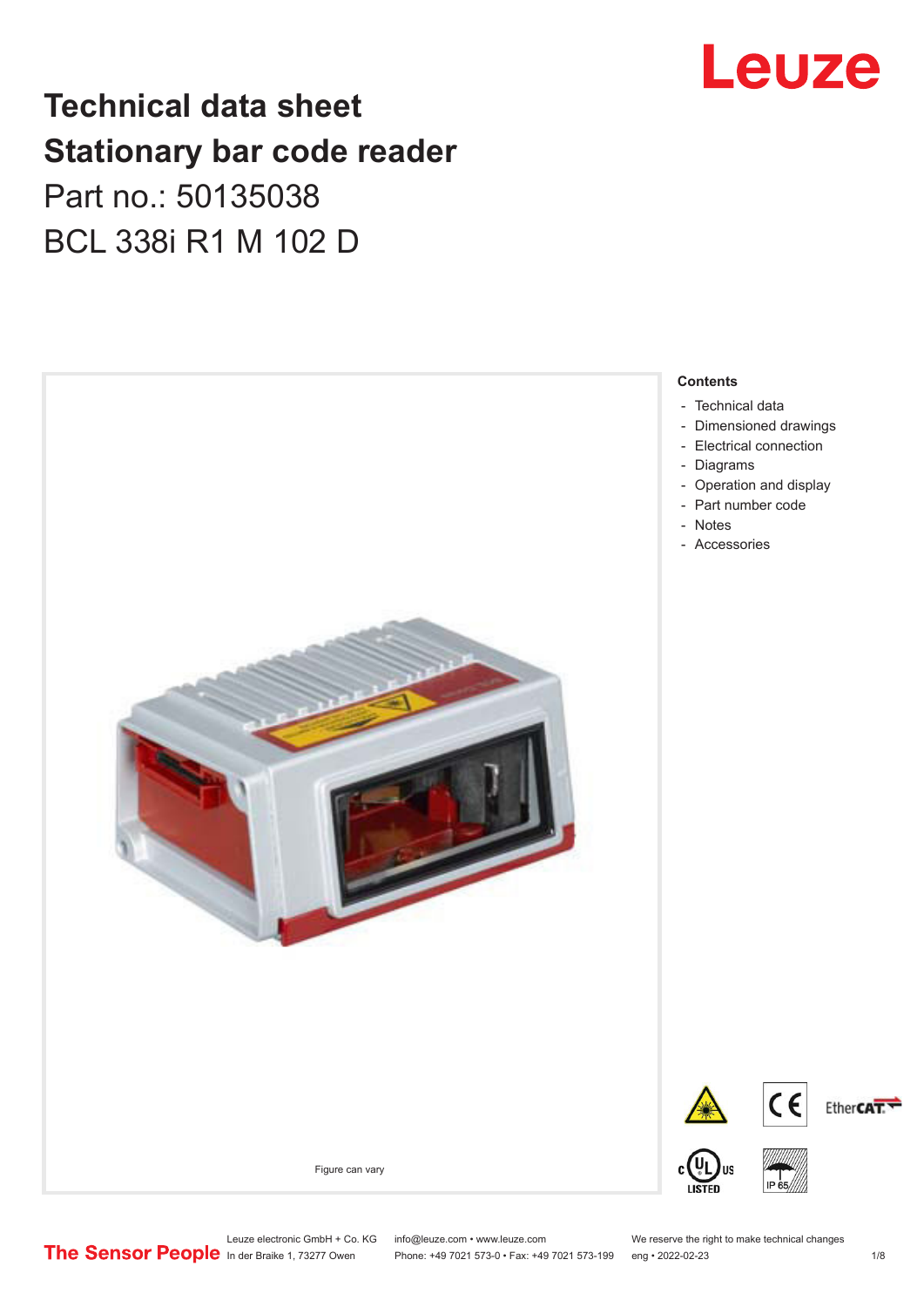### <span id="page-1-0"></span>**Technical data**

#### **Basic data**

| <b>Series</b>                                   | <b>BCL 300i</b>                    |
|-------------------------------------------------|------------------------------------|
| <b>Functions</b>                                |                                    |
| <b>Functions</b>                                | Alignment mode                     |
|                                                 | AutoConfig                         |
|                                                 | AutoControl                        |
|                                                 | AutoReflAct                        |
|                                                 | Code fragment technology           |
|                                                 | <b>LED</b> indicator               |
|                                                 | Reference code comparison          |
| <b>Characteristic parameters</b>                |                                    |
| <b>MTTF</b>                                     | 110 years                          |
| <b>Read data</b>                                |                                    |
| Code types, readable                            | 2/5 Interleaved                    |
|                                                 | Codabar                            |
|                                                 | Code 128                           |
|                                                 | Code 39                            |
|                                                 | Code 93                            |
|                                                 | <b>EAN 8/13</b>                    |
|                                                 | GS1 Databar Expanded               |
|                                                 | <b>GS1 Databar Limited</b>         |
|                                                 | <b>GS1 Databar Omnidirectional</b> |
|                                                 | <b>UPC</b>                         |
| Scanning rate, typical                          | $1,000$ scans/s                    |
| Bar codes per reading gate, max.<br>number      | 64 Piece(s)                        |
| <b>Optical data</b>                             |                                    |
| <b>Reading distance</b>                         | 60  320 mm                         |
| <b>Light source</b>                             | Laser, Red                         |
| Wavelength                                      | 655 nm                             |
| Laser class                                     | 1, IEC/EN 60825-1:2014             |
| <b>Transmitted-signal shape</b>                 | Continuous                         |
| Usable opening angle (reading field<br>opening) | 60°                                |
| <b>Modulus size</b>                             | $0.20.5$ mm                        |
|                                                 |                                    |

**Reading method** Raster scanner **Beam deflection** Via rotating polygon wheel **Light beam exit** Front **Raster (number of lines)** 8 Piece(s) **Scanning field at scanner distance of 100 mm** 14 mm **Scanning field at scanner distance of 200 mm** 24 mm **Scanning field at scanner distance of 300 mm** 35 mm **Scanning field at scanner distance of 400 mm** 45 mm

#### **Electrical data**

**Protective circuit** Polarity reversal protection

**Performance data Supply voltage U<sub>B</sub> Power consumption, max.** 4.5 W

18 30 V, DC

**Inputs/outputs selectable Output current, max.** 60 mA **Number of inputs/outputs selectable** 2 Piece(s) **Input current, max.** 8 mA **Interface Type** EtherCAT **EtherCAT Function** Process Transmission protocol<br>
EtherCAT, CoE and EoE **Service interface Type** USB 2.0 **USB Configuration** via software Service **Connection Number of connections** 1 Piece(s) **Connection 1 Function** BUS IN BUS OUT Connection to device Data interface PWR / SW IN / OUT Service interface **Type of connection** Plug connector, It is essential to use a connection unit when commissioning the device. **No. of pins** 32 -pin **Type Male Mechanical data Design Cubic Dimension (W x H x L)** 95 mm x 44 mm x 68 mm **Housing material** Metal **Metal housing** Diecast aluminum **Lens cover material** Glass **Net weight** 270 g **Housing color** Red Silver **Type of fastening** Dovetail grooves Fastening on back Via optional mounting device **Operation and display Type of display** LED Monochromatic graphic display, 128 x 32 pixels **Number of LEDs** 2 Piece(s) **Type of configuration** Via web browser **Operational controls** Button(s) **Environmental data** Ambient temperature, operation 0 ... 40 °C **Ambient temperature, storage** -20 ... 70 °C **Relative humidity (non-condensing)** 0 ... 90 %

### Leuze

|  | Leuze electronic Gn                    |
|--|----------------------------------------|
|  | The Sensor People In der Braike 1, 732 |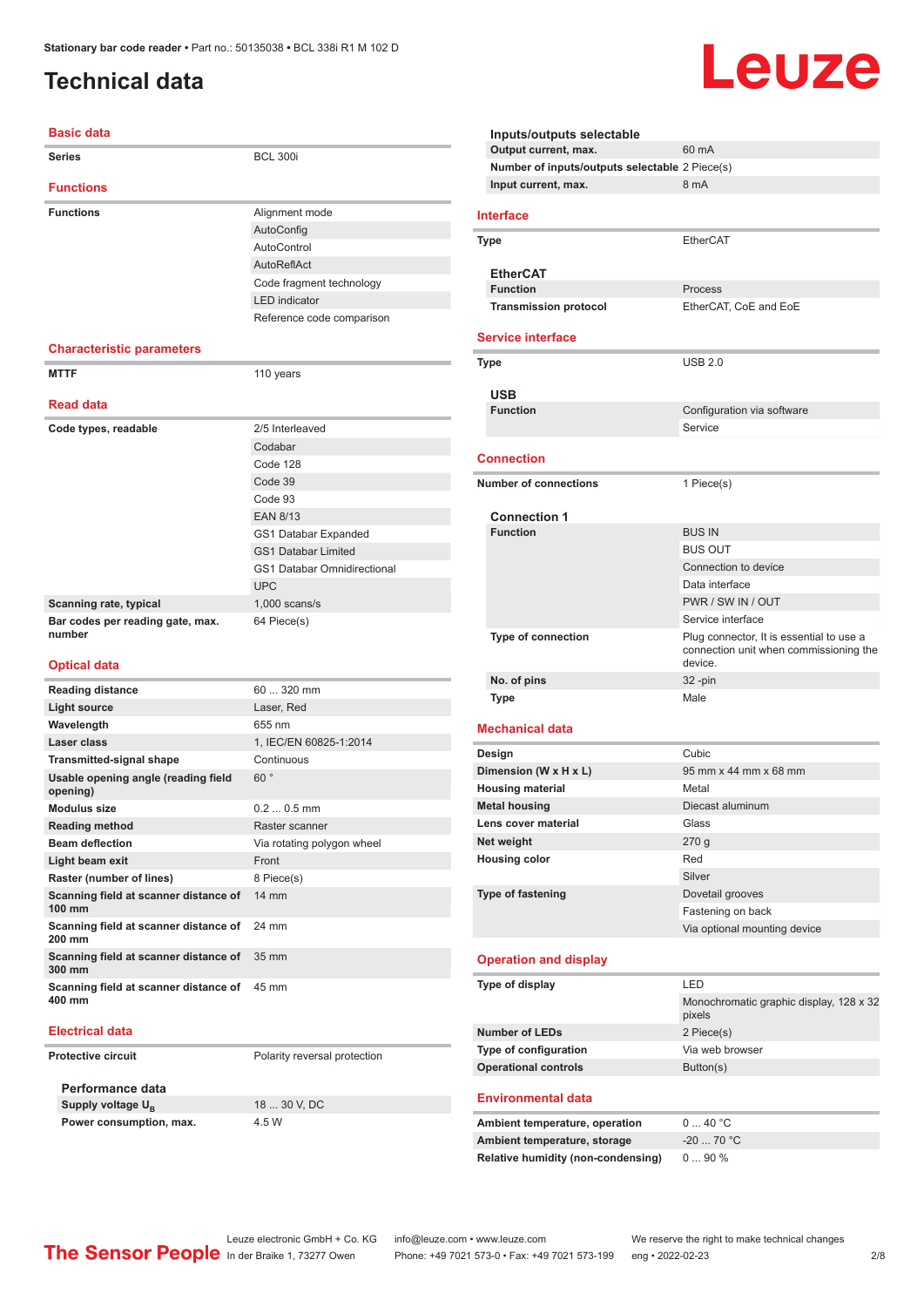### <span id="page-2-0"></span>**Technical data**

## Leuze

#### **Certifications**

| Degree of protection                                               | IP 65                    |
|--------------------------------------------------------------------|--------------------------|
| <b>Protection class</b>                                            | $\mathbf{III}$           |
| <b>Certifications</b>                                              | c UL US                  |
| Test procedure for EMC in accordance                               | EN 55022                 |
| with standard                                                      | EN 61000-4-2, -3, -4, -6 |
| Test procedure for shock in<br>accordance with standard            | IEC 60068-2-27, test Ea  |
| Test procedure for continuous shock<br>in accordance with standard | IEC 60068-2-29, test Eb  |
| Test procedure for vibration in<br>accordance with standard        | IEC 60068-2-6, test Fc   |

#### **Classification**

| <b>Customs tariff number</b> | 84719000 |
|------------------------------|----------|
| <b>ECLASS 5.1.4</b>          | 27280102 |
| <b>ECLASS 8.0</b>            | 27280102 |
| <b>ECLASS 9.0</b>            | 27280102 |
| ECLASS 10.0                  | 27280102 |
| <b>ECLASS 11.0</b>           | 27280102 |
| ECLASS 12.0                  | 27280102 |
| <b>ETIM 5.0</b>              | EC002550 |
| <b>ETIM 6.0</b>              | EC002550 |
| <b>ETIM 7.0</b>              | EC002550 |

### **Dimensioned drawings**

All dimensions in millimeters

 $\overline{A}$ 





- A Optical axis
- B M4 thread (5 deep)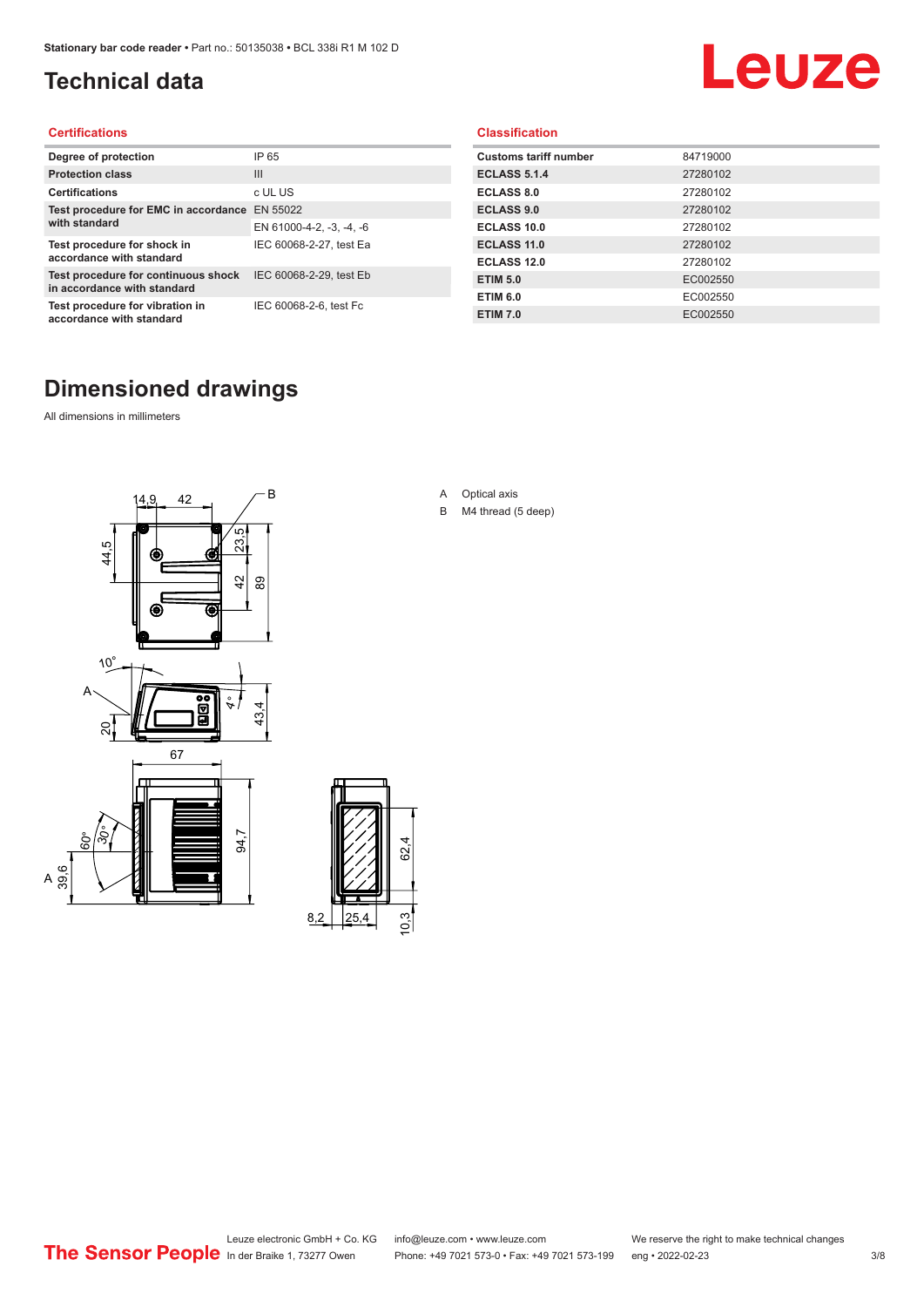#### <span id="page-3-0"></span>**Electrical connection**

## Leuze

#### **Connection 1**

| <b>Function</b>    | <b>BUS IN</b>                                                              |
|--------------------|----------------------------------------------------------------------------|
|                    | <b>BUS OUT</b>                                                             |
|                    | Connection to device                                                       |
|                    | Data interface                                                             |
|                    | PWR / SW IN / OUT                                                          |
|                    | Service interface                                                          |
| Type of connection | Plug connector                                                             |
| Type of connection | It is essential to use a connection unit when<br>commissioning the device. |
| No. of pins        | $32 - pin$                                                                 |
| <b>Type</b>        | Male                                                                       |

#### **Diagrams**

#### Reading field curve



x Reading field distance [mm]

y Reading field width [mm]

### **Operation and display**

| <b>LED</b> |  | <b>Display</b>                        | <b>Meaning</b>                  |
|------------|--|---------------------------------------|---------------------------------|
| <b>PWR</b> |  | Green, flashing                       | Device ok, initialization phase |
|            |  | Green, continuous light               | Device OK                       |
|            |  | Green, briefly off - on               | Reading successful              |
|            |  | green, briefly off - briefly red - on | Reading not successful          |
|            |  | Orange, continuous light              | Service mode                    |
|            |  |                                       |                                 |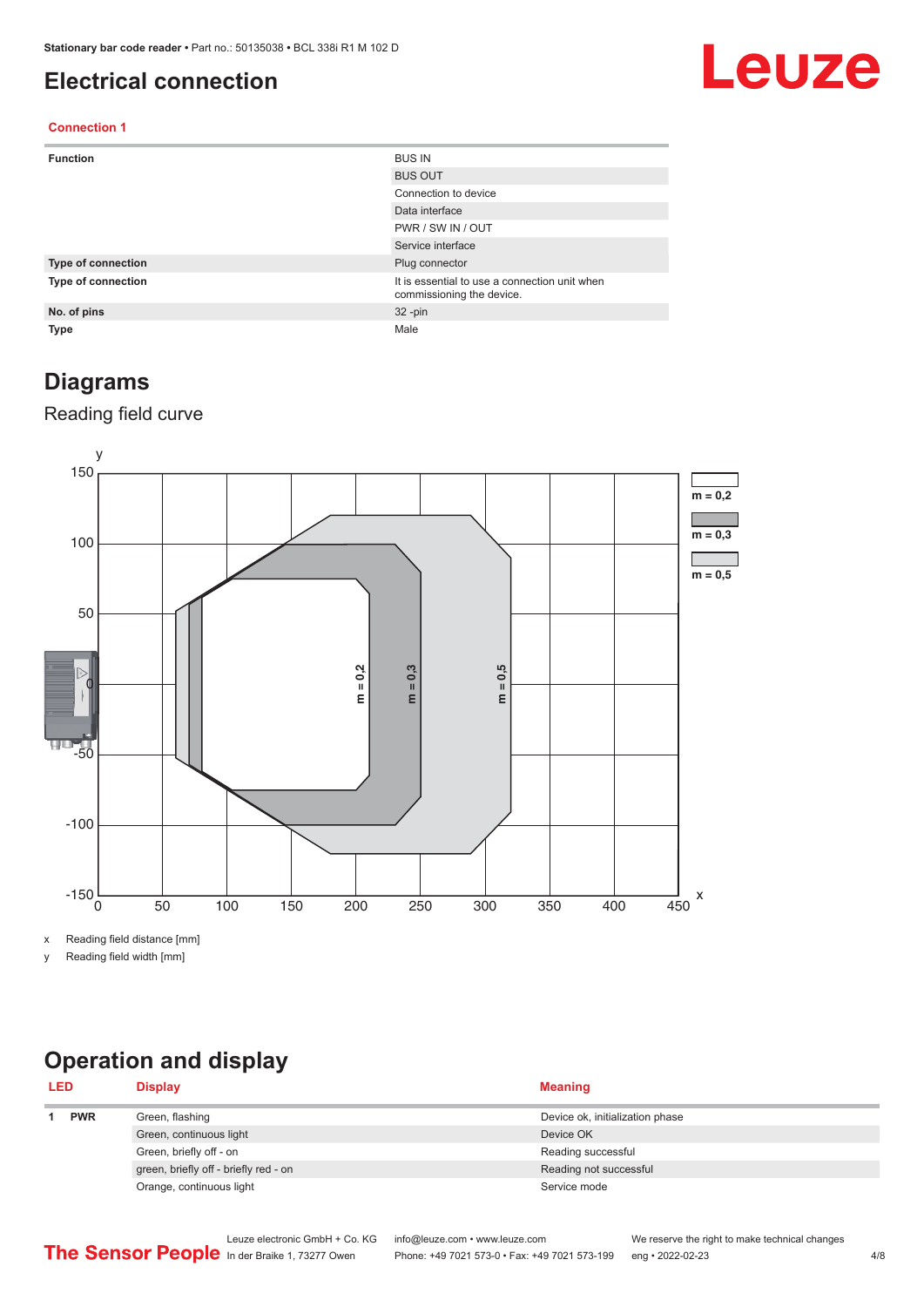#### <span id="page-4-0"></span>**Operation and display**

# Leuze

| LED         |            | <b>Display</b>          | <b>Meaning</b>         |
|-------------|------------|-------------------------|------------------------|
| <b>PWR</b>  |            | Red, flashing           | Device OK, warning set |
|             |            | Red, continuous light   | Error, device error    |
| $2^{\circ}$ | <b>BUS</b> | Green, flashing         | Initialization         |
|             |            | Green, continuous light | Bus operation ok       |
|             |            | Red, flashing           | Communication error    |
|             |            | Red, continuous light   | Bus error              |

#### **Part number code**

Part designation: **BCL XXXX YYZ AAA BB CCCC**

| <b>BCL</b>  | <b>Operating principle</b><br>BCL: bar code reader                                                                                                                                                                                       |
|-------------|------------------------------------------------------------------------------------------------------------------------------------------------------------------------------------------------------------------------------------------|
| <b>XXXX</b> | Series/interface (integrated fieldbus technology)<br>300i: RS 232 / RS 422 (stand-alone)<br>301i: RS 485 (multiNet slave)<br>304i: PROFIBUS DP<br>308i: EtherNet TCP/IP, UDP<br>338i: EtherCAT<br>348i: PROFINET RT<br>358i: EtherNet/IP |
| YY          | <b>Scanning principle</b><br>S: line scanner (single line)<br>R1: line scanner (raster)<br>O: oscillating-mirror scanner (oscillating mirror)                                                                                            |
| z           | <b>Optics</b><br>N: High Density (close)<br>M: Medium Density (medium distance)<br>F: Low Density (remote)<br>L: Long Range (very large distances)<br>J: ink-jet (depending on the application)                                          |
| <b>AAA</b>  | <b>Beam exit</b><br>100: lateral<br>102: front                                                                                                                                                                                           |
| <b>BB</b>   | <b>Special equipment</b><br>D: With display<br>H: With heating<br>DH: optionally with display and heating<br>P: plastic exit window                                                                                                      |
| CCCC        | <b>Functions</b><br>F007: optimized process data structure                                                                                                                                                                               |
| $1.1 - 4.1$ |                                                                                                                                                                                                                                          |

| <b>Note</b>                                                                                       |
|---------------------------------------------------------------------------------------------------|
| $\phi$ A list with all available device types can be found on the Leuze website at www.leuze.com. |

#### **Notes**

| <b>Observe intended use!</b>                                                                                                                                                                                                  |
|-------------------------------------------------------------------------------------------------------------------------------------------------------------------------------------------------------------------------------|
| $\%$ This product is not a safety sensor and is not intended as personnel protection.<br>$\%$ The product may only be put into operation by competent persons.<br>₿ Only use the product in accordance with its intended use. |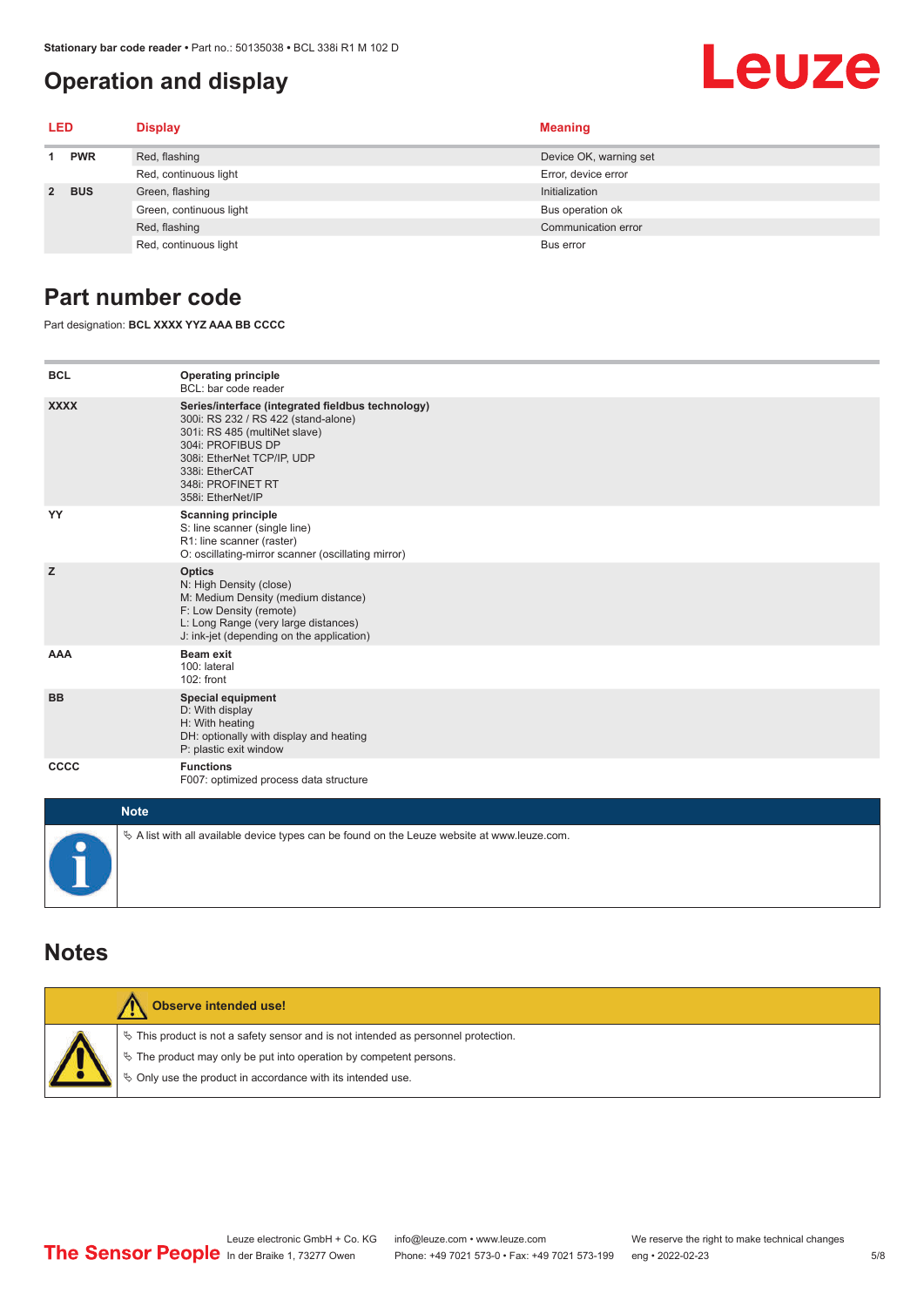#### <span id="page-5-0"></span>**Notes**

|   | <b>ATTENTION! LASER RADIATION - CLASS 1 LASER PRODUCT</b>                                                                                                                                                                                                  |
|---|------------------------------------------------------------------------------------------------------------------------------------------------------------------------------------------------------------------------------------------------------------|
| 纂 | The device satisfies the requirements of IEC/EN 60825-1:2014 safety requlations for a product of laser class 1 and complies with 21 CFR 1040.10 except<br>for conformance with IEC 60825-1 Ed. 3., as described in Laser Notice No. 56, dated May 8, 2019. |
|   | $\&$ Observe the applicable statutory and local laser protection regulations.                                                                                                                                                                              |
|   | $\%$ The device must not be tampered with and must not be changed in any way.<br>There are no user-serviceable parts inside the device.<br>Repairs must only be performed by Leuze electronic GmbH + Co. KG.                                               |

#### **Accessories**

#### Connection technology - Connection cables

|   |   | Part no. | <b>Designation</b>      | <b>Article</b>   | <b>Description</b>                                                                                                                                                                            |
|---|---|----------|-------------------------|------------------|-----------------------------------------------------------------------------------------------------------------------------------------------------------------------------------------------|
| ≝ | W | 50132079 | KD U-M12-5A-V1-<br>050  | Connection cable | Connection 1: Connector, M12, Axial, Female, A-coded, 5-pin<br>Connection 2: Open end<br>Shielded: No<br>Cable length: 5,000 mm<br>Sheathing material: PVC                                    |
|   |   | 50135074 | KS ET-M12-4A-P7-<br>050 | Connection cable | Suitable for interface: Ethernet<br>Connection 1: Connector, M12, Axial, Male, D-coded, 4-pin<br>Connection 2: Open end<br>Shielded: Yes<br>Cable length: 5,000 mm<br>Sheathing material: PUR |

### Connection technology - Interconnection cables

|   |     | Part no. | <b>Designation</b>                     | <b>Article</b>        | <b>Description</b>                                                                                                                                                                                                               |
|---|-----|----------|----------------------------------------|-----------------------|----------------------------------------------------------------------------------------------------------------------------------------------------------------------------------------------------------------------------------|
| Ħ | e   | 50117011 | <b>KB USB A - USB</b><br>miniB         | Service line          | Suitable for interface: USB<br>Connection 1: USB<br>Connection 2: USB<br>Shielded: Yes<br>Cable length: 1,500 mm<br>Sheathing material: PVC                                                                                      |
|   |     | 50137078 | <b>KSS ET-M12-4A-</b><br>M12-4A-P7-050 | Interconnection cable | Suitable for interface: Ethernet<br>Connection 1: Connector, M12, Axial, Male, D-coded, 4-pin<br>Connection 2: Connector, M12, Axial, Male, D-coded, 4-pin<br>Shielded: Yes<br>Cable length: 5,000 mm<br>Sheathing material: PUR |
|   | the | 50135081 | <b>KSS ET-M12-4A-</b><br>RJ45-A-P7-050 | Interconnection cable | Suitable for interface: Ethernet<br>Connection 1: Connector, M12, Axial, Male, D-coded, 4-pin<br>Connection 2: RJ45<br>Shielded: Yes<br>Cable length: 5,000 mm<br>Sheathing material: PUR                                        |

Leuze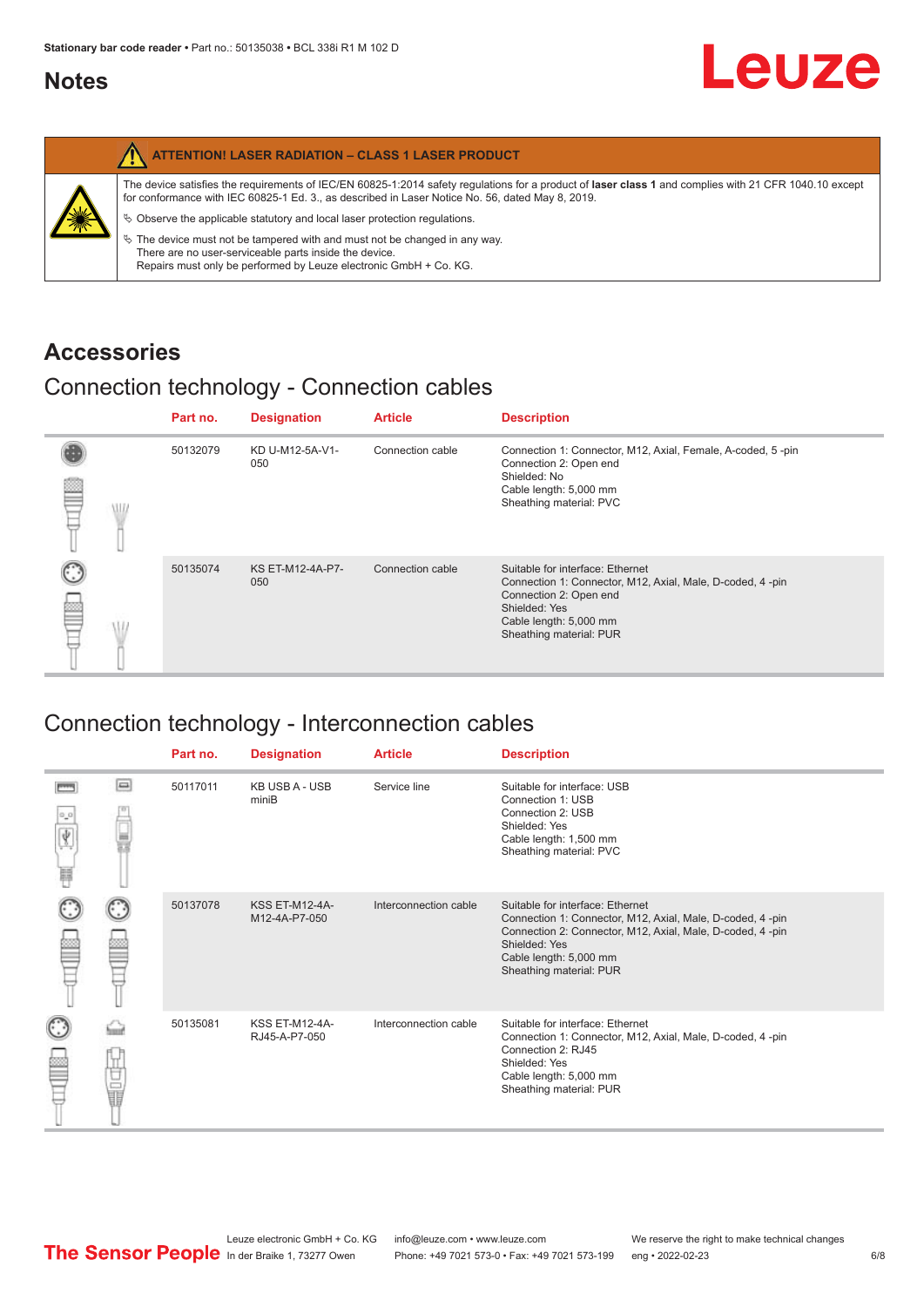## Leuze

#### **Accessories**

### Connection technology - Connection boxes

| Part no.   | <b>Designation</b> | <b>Article</b>  | <b>Description</b>                                                                                                                                         |
|------------|--------------------|-----------------|------------------------------------------------------------------------------------------------------------------------------------------------------------|
| 50134929 * | ME 338 103         | Connection unit | Suitable for: BCL 338i, BPS 338i<br>Suitable for interface: EtherCAT<br>Number of connections: 4 Piece(s)<br>Connection: Cable with connector, M12, 900 mm |
| 50134927 * | ME 338 104         | Connection unit | Suitable for: BCL 338i<br>Suitable for interface: EtherCAT<br>Number of connections: 5 Piece(s)<br>Connection: Cable with connector, M12, 900 mm           |
| 50134928 * | ME 338 214         | Connection unit | Suitable for: BCL 338i<br>Suitable for interface: EtherCAT<br>Number of connections: 5 Piece(s)<br>Connection: Cable with connector, M12, 600 mm           |
| 50134931 * | <b>MK338</b>       | Connection unit | Suitable for: BCL 338i, BPS 338i<br>Suitable for interface: EtherCAT<br>Number of connections: 4 Piece(s)<br>Connection: Terminal                          |
| 50134930 * | <b>MS 338</b>      | Connection unit | Suitable for: BCL 338i, BPS 338i<br>Suitable for interface: EtherCAT<br>Number of connections: 4 Piece(s)<br>Connection: Connector, M12                    |

\* Necessary accessories, please order separately

### Mounting technology - Mounting brackets

|              | Part no. | <b>Designation</b> | <b>Article</b>  | <b>Description</b>                                                                                                                                                                            |
|--------------|----------|--------------------|-----------------|-----------------------------------------------------------------------------------------------------------------------------------------------------------------------------------------------|
| $\sim$<br>ı. | 50121433 | BT 300 W           | Mounting device | Design of mounting device: Angle, L-shape<br>Fastening, at system: Through-hole mounting<br>Mounting bracket, at device: Screw type<br>Type of mounting device: Adjustable<br>Material: Metal |

#### Mounting technology - Rod mounts

| Part no. | <b>Designation</b> | <b>Article</b>  | <b>Description</b>                                                                                                                                                                                                                                                |
|----------|--------------------|-----------------|-------------------------------------------------------------------------------------------------------------------------------------------------------------------------------------------------------------------------------------------------------------------|
| 50121435 | BT 56 - 1          | Mounting device | Functions: Static applications<br>Design of mounting device: Mounting system<br>Fastening, at system: For 12 mm rod, For 14 mm rod, For 16 mm rod<br>Mounting bracket, at device: Clampable<br>Material: Metal<br>Tightening torque of the clamping jaws: $8 N·m$ |